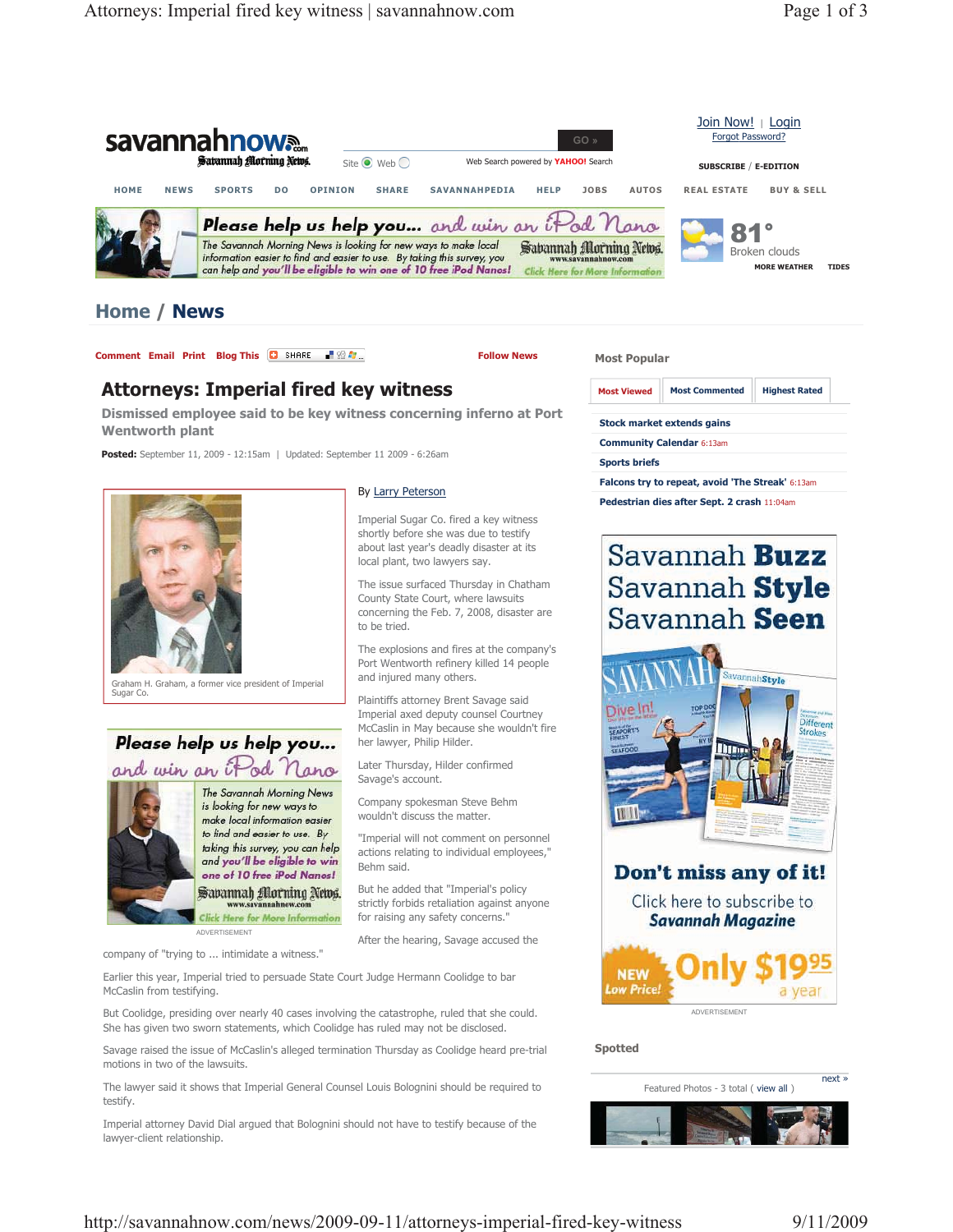"He has worked closely with the defense team and obviously knows everything we know," Dial said.

And, because Bolognini was hired after the disaster, he had no personal knowledge of company operations before the disaster, Dial said.

He said the plaintiffs can get the information they seek from other witnesses and documents.

But Savage said Bolognini is an officer of Imperial and of numerous affiliated companies and knows things relevant to the lawsuits.

Moreover, Savage said, Bolognini was involved in McCaslin's termination.

"I want to ask him why he fired a key witness in this case," he said.

McCaslin did not return a phone call made to seek comment Thursday.

But Hilder said McCaslin told him she was ousted because she refused to fire Hilder. She was given a letter that stated that reason for her dismissal, Hilder said, adding that he was "not at liberty" to release it.

"They didn't want her to have independent counsel," he said.

Hilder said McCaslin - involved in safety issues at Imperial - hired him last summer.

"She said she wanted counsel not from the company," Hilder said.

Hilder specializes in whistle-blower cases.

He represents former Imperial executive Graham Graham, who testified against the company last summer in a U.S. Senate hearing.

Graham also is a witness in the lawsuits and in an action against the company by the U.S. Occupational Safety and Health Administration.

OSHA is seeking to fine Imperial \$8.8 million for alleged safety violations at Port Wentworth and at Imperial's plant in Gramercy, La. The company is appealing.

The other federal agency that investigated the disaster - the U.S. Chemical Safety Board - is due to announce its findings at a Sept. 24 hearing in Savannah.

Coolidge also heard arguments - some involving McCaslin and the Gramercy plant - on whether other testimony and evidence would be allowed. The public was barred from part of the hearing.

The judge did not announce when he would rule, said Mark Tate, another attorney for victims.

## **America Association of Birth Centers**



**Recent Comments** 

| <b>Thanks</b>                     |  |
|-----------------------------------|--|
| <b>Interim Chief</b>              |  |
| <b>Lovett names Interim Chief</b> |  |
| <b>Go Mustangs!!!!!</b>           |  |
| <b>Interim Chief</b>              |  |

**Business Directory** 



**Search** 

**Get Listed!** Popular Searches ered by Local.com

**Refinance Now at 4.25% Fixed** \$160,000 Mortgage for \$633/mo. Free. No obligation. Get 4 quotes. MortgageRefinance **Obama Backs Insurance Regulation** Drivers Pay \$44/mo on Avg for Car Insurance. Are you paying too much? Auto-Insurance

**Obama Wants You to Return to School** Get Your Degree Now. Financial Aid available. www.classesusa.com

**Ads by Yahoo!**

**Explore more of SavannahNow.com** 



**Savannah council defends mounted patrol unit** 6:13am